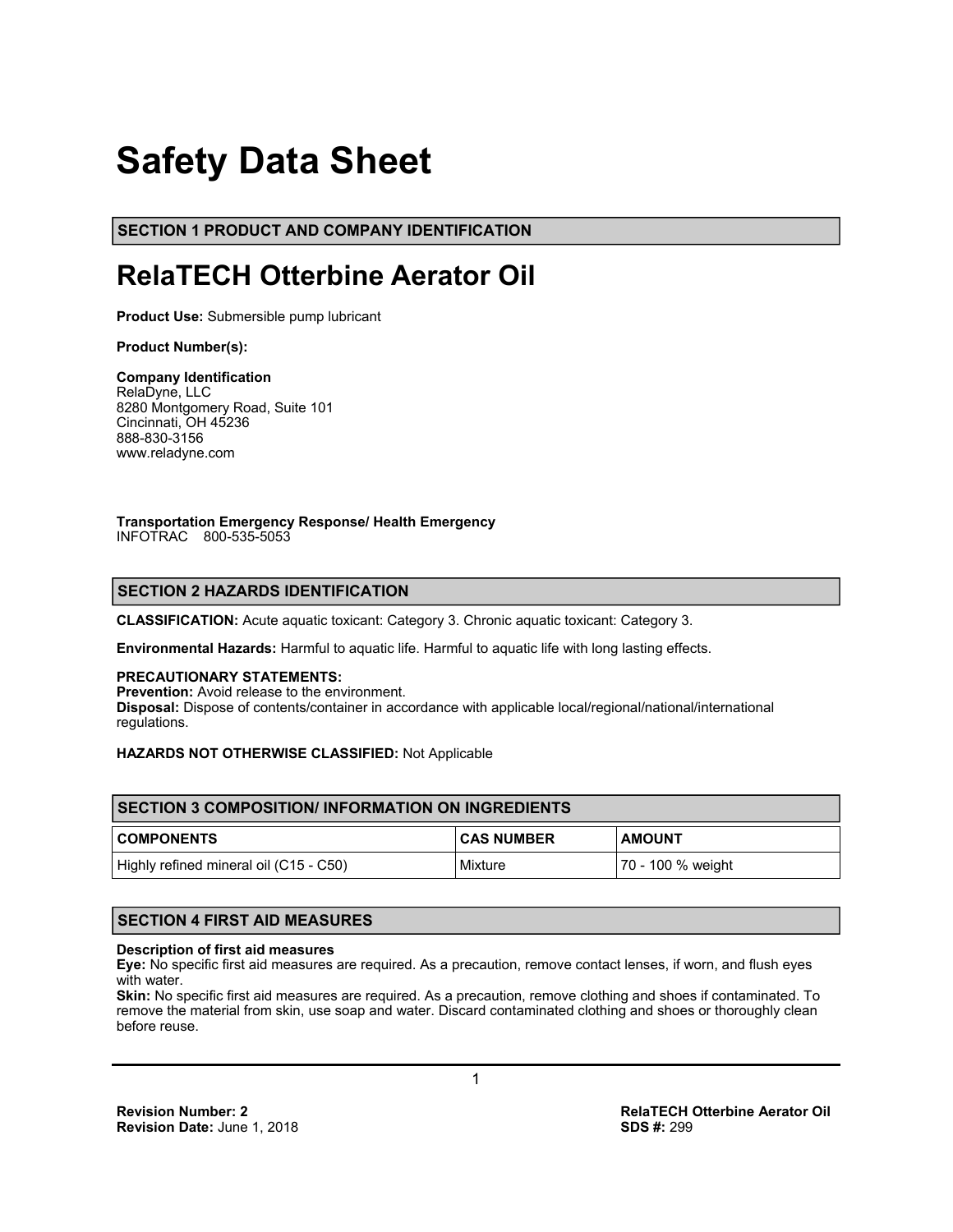**Ingestion:** No specific first aid measures are required. Do not induce vomiting. As a precaution, get medical advice. **Inhalation:** No specific first aid measures are required. If exposed to excessive levels of material in the air, move the exposed person to fresh air. Get medical attention if coughing or respiratory discomfort occurs.

#### **Most important symptoms and effects, both acute and delayed IMMEDIATE SYMPTOMS AND HEALTH EFFECTS**

**Eye:** Not expected to cause prolonged or significant eye irritation.

**Skin:** Contact with the skin is not expected to cause prolonged or significant irritation. Contact with the skin is not expected to cause an allergic skin response. Not expected to be harmful to internal organs if absorbed through the skin. High-Pressure Equipment Information: Accidental high-velocity injection under the skin of materials of this type may result in serious injury. Seek medical attention at once should an accident like this occur. The initial wound at the injection site may not appear to be serious at first; but, if left untreated, could result in disfigurement or amputation of the affected part.

#### **Ingestion:** Not expected to be harmful if swallowed.

**Inhalation:** Not expected to be harmful if inhaled. Contains a petroleum-based mineral oil. May cause respiratory irritation or other pulmonary effects following prolonged or repeated inhalation of oil mist at airborne levels above the recommended mineral oil mist exposure limit. Symptoms of respiratory irritation may include coughing and difficulty breathing.

#### **DELAYED OR OTHER SYMPTOMS AND HEALTH EFFECTS:** Not classified.

#### **Indication of any immediate medical attention and special treatment needed**

**Note to Physicians:** In an accident involving high-pressure equipment, this product may be injected under the skin. Such an accident may result in a small, sometimes bloodless, puncture wound. However, because of its driving force, material injected into a fingertip can be deposited into the palm of the hand. Within 24 hours, there is usually a great deal of swelling, discoloration, and intense throbbing pain. Immediate treatment at a surgical emergency center is recommended.

#### **SECTION 5 FIRE FIGHTING MEASURES**

**EXTINGUISHING MEDIA:** Use water fog, foam, dry chemical or carbon dioxide (CO2) to extinguish flames.

**Unusual Fire Hazards:** Leaks/ruptures in high pressure system using materials of this type can create a fire hazard when in the vicinity of ignition sources (eg. open flame, pilot lights, sparks, or electric arcs).

#### **PROTECTION OF FIRE FIGHTERS:**

**Fire Fighting Instructions:** This material will burn although it is not easily ignited. See Section 7 for proper handling and storage. For fires involving this material, do not enter any enclosed or confined fire space without proper protective equipment, including self-contained breathing apparatus.

**Combustion Products:** Highly dependent on combustion conditions. A complex mixture of airborne solids, liquids, and gases including carbon monoxide, carbon dioxide, and unidentified organic compounds will be evolved when this material undergoes combustion.

#### **SECTION 6 ACCIDENTAL RELEASE MEASURES**

**Protective Measures:** Eliminate all sources of ignition in vicinity of spilled material.

**Spill Management:** Stop the source of the release if you can do it without risk. Contain release to prevent further contamination of soil, surface water or groundwater. Clean up spill as soon as possible, observing precautions in Exposure Controls/Personal Protection. Use appropriate techniques such as applying non-combustible absorbent materials or pumping. Where feasible and appropriate, remove contaminated soil. Place contaminated materials in disposable containers and dispose of in a manner consistent with applicable regulations. **Reporting:** Report spills to local authorities and/or the U.S. Coast Guard's National Response Center at

(800) 424-8802 as appropriate or required.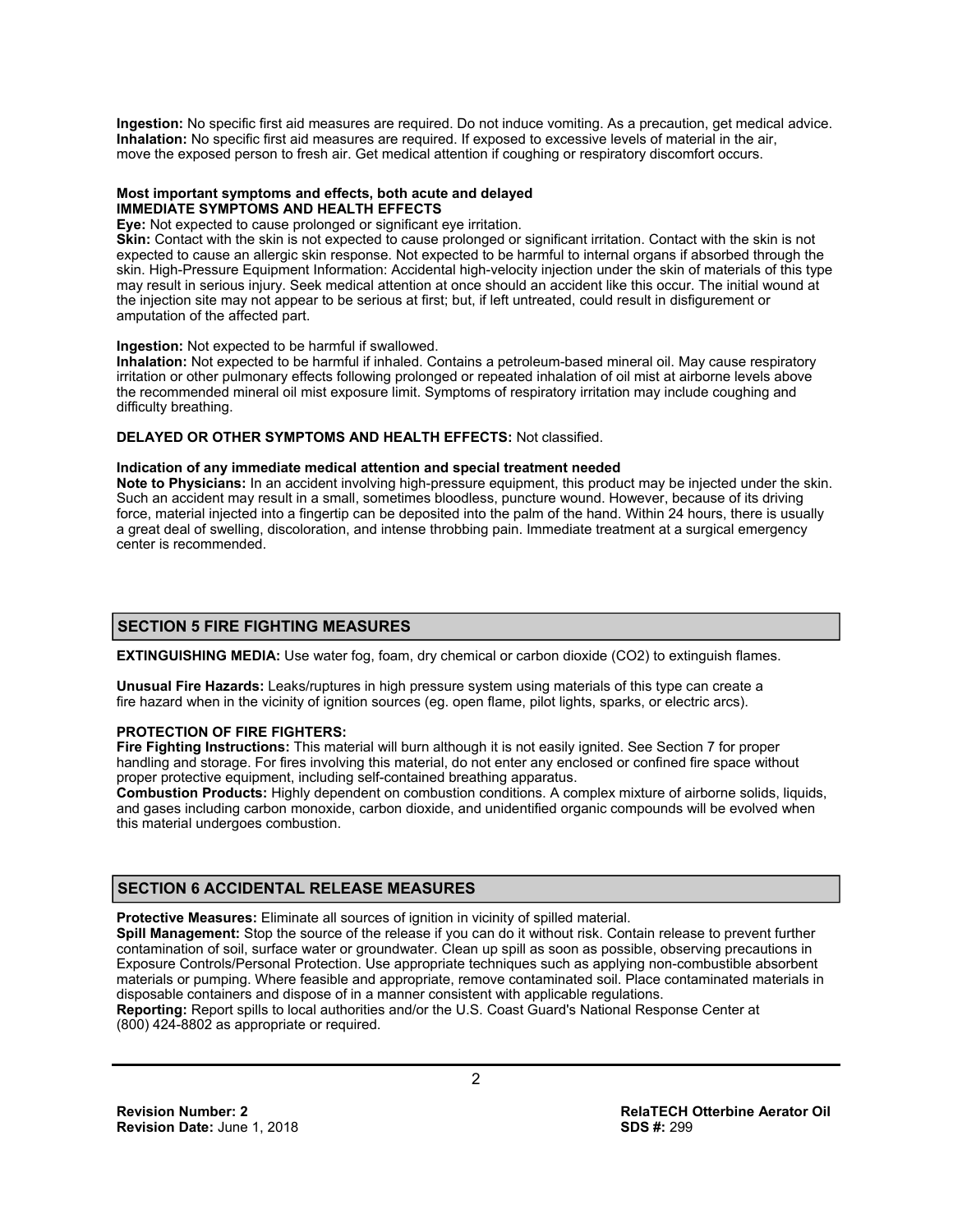#### **SECTION 7 HANDLING AND STORAGE**

**General Handling Information:** Avoid contaminating soil or releasing this material into sewage and drainage systems and bodies of water.

**Precautionary Measures:** DO NOT USE IN HIGH PRESSURE SYSTEMS in the vicinity of flames, sparks and hot surfaces. Use only in well ventilated areas. Keep container closed. Keep out of the reach of children. **Static Hazard:** Electrostatic charge may accumulate and create a hazardous condition when handling this material. To minimize this hazard, bonding and grounding may be necessary but may not, by themselves, be sufficient. Review all operations which have the potential of generating and accumulating an electrostatic charge and/or a flammable atmosphere (including tank and container filling, splash filling, tank cleaning, sampling, gauging, switch loading, filtering, mixing, agitation, and vacuum truck operations) and use appropriate mitigating procedures. For more information, refer to OSHA Standard 29 CFR 1910.106, 'Flammable and Combustible Liquids', National Fire Protection Association (NFPA 77, 'Recommended Practice on Static Electricity', and/or the American Petroleum Institute (API) Recommended Practice 2003, 'Protection Against Ignitions Arising Out of Static, Lightning, and Stray Currents'.

**Container Warnings:** Container is not designed to contain pressure. Do not use pressure to empty container or it may rupture with explosive force. Empty containers retain product residue (solid, liquid, and/or vapor) and can be dangerous. Do not pressurize, cut, weld, braze, solder, drill, grind, or expose such containers to heat, flame, sparks, static electricity, or other sources of ignition. They may explode and cause injury or death. Empty containers should be completely drained, properly closed, and promptly returned to a drum reconditioner or disposed of properly.

#### **SECTION 8 EXPOSURE CONTROLS/PERSONAL PROTECTION**

#### **GENERAL CONSIDERATIONS:**

Consider the potential hazards of this material (see Section 3), applicable exposure limits, job activities, and other substances in the work place when designing engineering controls and selecting personal protective equipment. If engineering controls or work practices are not adequate to prevent exposure to harmful levels of this material, the personal protective equipment listed below is recommended. The user should read and understand all instructions and limitations supplied with the equipment since protection is usually provided for a limited time or under certain circumstances.

#### **ENGINEERING CONTROLS:**

Use in a well-ventilated area.

#### **PERSONAL PROTECTIVE EQUIPMENT**

**Eye/Face Protection:** No special eye protection is normally required. Where splashing is possible, wear safety glasses with side shields as a good safety practice.

**Skin Protection:** No special protective clothing is normally required. Where splashing is possible, select protective clothing depending on operations conducted, physical requirements and other substances in the workplace.

Suggested materials for protective gloves include: Nitrile Rubber, Silver Shield, Viton.

**Respiratory Protection:** No respiratory protection is normally required.

If user operations generate an oil mist, determine if airborne concentrations are below the occupational exposure limit for mineral oil mist. If not, wear an approved respirator that provides adequate protection from the measured concentrations of this material. For air-purifying respirators use a particulate cartridge. Use a positive pressure airsupplying respirator in circumstances where air-purifying respirators may not provide adequate protection.

| <b>Component</b>                       | Agency           | TWA              | <b>STEL</b>       | <b>Ceiling</b> | <b>Notation</b> |
|----------------------------------------|------------------|------------------|-------------------|----------------|-----------------|
| Highly refined mineral oil (C15 - C50) | <b>LOSHA Z-1</b> | $5 \text{ mg/m}$ |                   |                |                 |
| Highly refined mineral oil (C15 - C50) | <b>ACGIH</b>     | $5 \text{ mg/m}$ | $10 \text{ mg/m}$ |                |                 |

#### **Occupational Exposure Limits:**

Consult local authorities for appropriate values.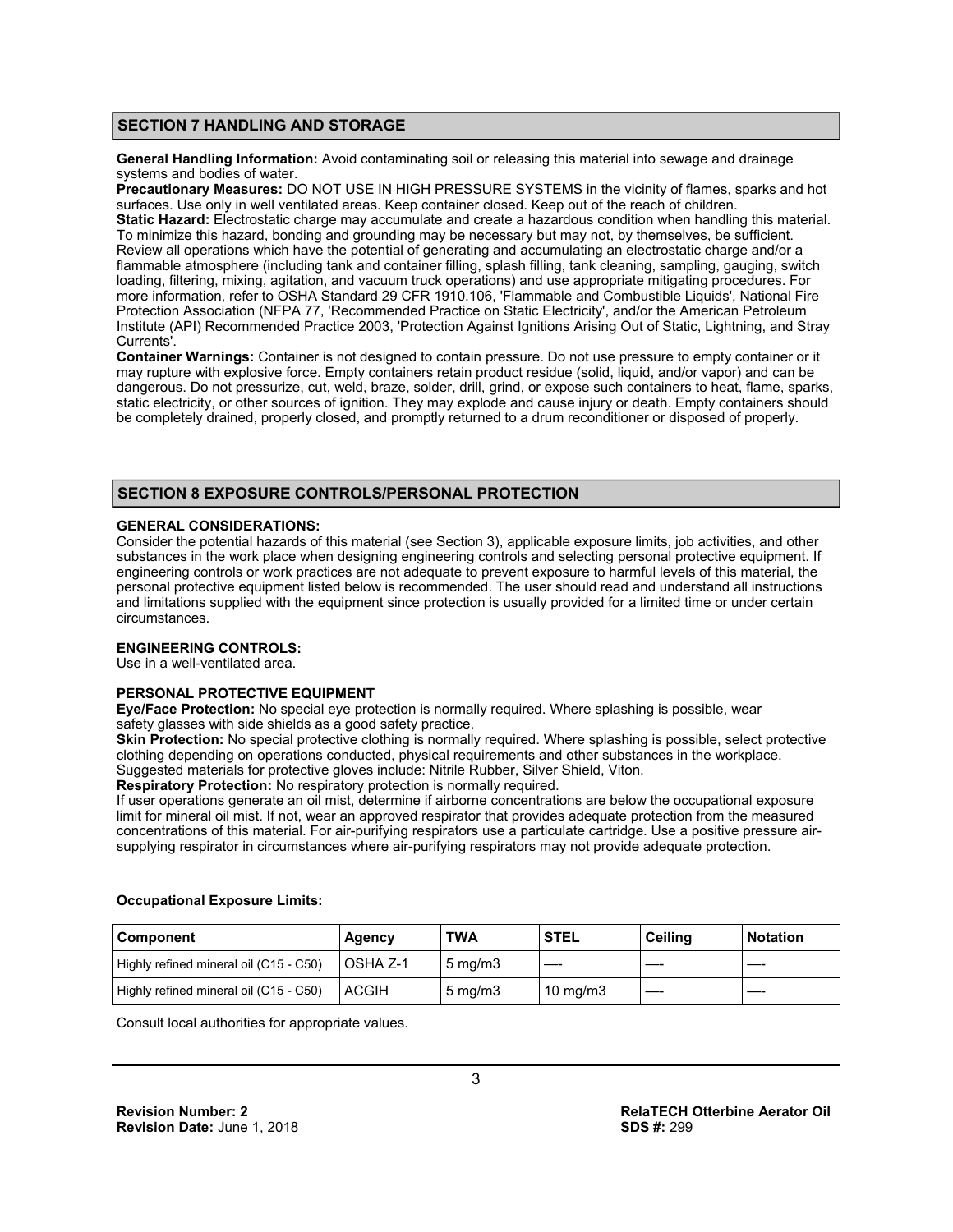#### **SECTION 9 PHYSICAL AND CHEMICAL PROPERTIES**

**Attention: the data below are typical values and do not constitute a specification.** 

**Color:** Yellow **Physical State:** Liquid **Odor:** Petroleum odor **Odor Threshold:** Not Determined **pH:** Essentially Neutral **Vapor Pressure:** Not Determined **Vapor Density (Air = 1):** Greater than 5 **Initial Boiling Point:** 600°F **Solubility:** Negligible **Freezing Point:** Not Applicable **Specific Gravity:** 0.88 **Viscosity:** 22 cSt @ 40°C **Decomposition temperature:** No data available **Octanol/Water Partition Coefficient:** No data available

**FLAMMABLE PROPERTIES: Flammability (solid, gas):** No Data Available

**Flashpoint:** (Cleveland Open Cup) 390 °F **Autoignition:** Not Determined **Flammability (Explosive) Limits (% by volume in air):** Lower: Not Determined Upper: Not Determined

#### **SECTION 10 STABILITY AND REACTIVITY**

**Reactivity:** May react with strong acids or strong oxidizing agents, such as chlorates, nitrates, peroxides, etc. **Chemical Stability:** This material is considered stable under normal ambient and anticipated storage and handling conditions of temperature and pressure. **Incompatibility With Other Materials:** Not applicable **Hazardous Decomposition Products:** None known (None expected) **Hazardous Polymerization:** Hazardous polymerization will not occur.

#### **SECTION 11 TOXICOLOGICAL INFORMATION**

**Information on toxicological effects** 

**Serious Eye Damage/Irritation:** The eye irritation hazard is based on evaluation of data for product components.

**Skin Corrosion/Irritation:** The skin irritation hazard is based on evaluation of data for product components.

**Skin Sensitization:** The skin sensitization hazard is based on evaluation of data for product components.

**Acute Dermal Toxicity:** The acute dermal toxicity hazard is based on evaluation of data for product components.

**Acute Oral Toxicity:** The acute oral toxicity hazard is based on evaluation of data for product components.

**Acute Inhalation Toxicity:** The acute inhalation toxicity hazard is based on evaluation of data for product components.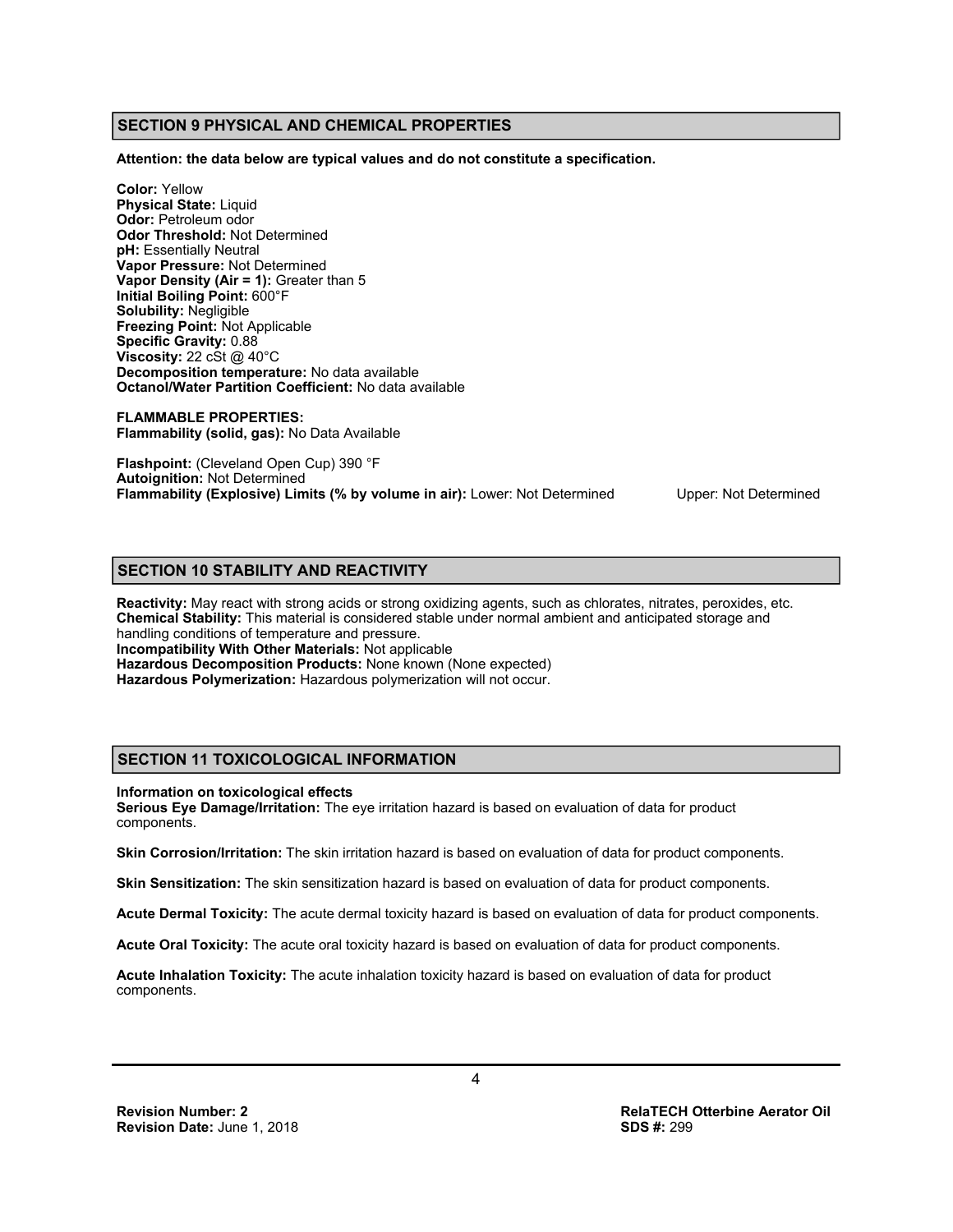#### **Acute Toxicity Estimate:** Not Determined

**Germ Cell Mutagenicity:** The hazard evaluation is based on data for components or a similar material.

**Carcinogenicity:** The hazard evaluation is based on data for components or a similar material.

**Reproductive Toxicity:** The hazard evaluation is based on data for components or a similar material.

**Specific Target Organ Toxicity - Single Exposure:** The hazard evaluation is based on data for components or a similar material.

**Specific Target Organ Toxicity - Repeated Exposure:** The hazard evaluation is based on data for components or a similar material.

#### **ADDITIONAL TOXICOLOGY INFORMATION:**

This product contains petroleum base oils which may be refined by various processes including severe solvent extraction, severe hydrocracking, or severe hydrotreating. None of the oils requires a cancer warning under the OSHA Hazard Communication Standard (29 CFR 1910.1200). These oils have not been listed in the National Toxicology Program (NTP) Annual Report nor have they been classified by the International Agency for Research on Cancer (IARC) as; carcinogenic to humans (Group 1), probably carcinogenic to humans (Group 2A), or possibly carcinogenic to humans (Group 2B). These oils have not been classified by the American Conference of Governmental Industrial Hygienists (ACGIH) as: confirmed human carcinogen (A1), suspected human carcinogen (A2), or confirmed animal carcinogen with unknown relevance to humans (A3).

#### **SECTION 12 ECOLOGICAL INFORMATION**

#### **ECOTOXICITY**

This material is not expected to be harmful to aquatic organisms. The ecotoxicity hazard is based on an evaluation of data for the components or a similar material. The product has not been tested. The statement has been derived from the properties of the individual components.

#### **MOBILITY**

No data available.

#### **PERSISTENCE AND DEGRADABILITY**

This material is not expected to be readily biodegradable. The biodegradability of this material is based on an evaluation of data for the components or a similar material. The product has not been tested. The statement has been derived from the properties of the individual components.

#### **POTENTIAL TO BIOACCUMULATE**

Bioconcentration Factor: No data available. Octanol/Water Partition Coefficient: No data available

#### **SECTION 13 DISPOAL CONSIDERATIONS**

Use material for its intended purpose or recycle if possible. Oil collection services are available for used oil recycling or disposal. Place contaminated materials in containers and dispose of in a manner consistent with applicable regulations. Contact your sales representative or local environmental or health authorities for approved disposal or recycling methods.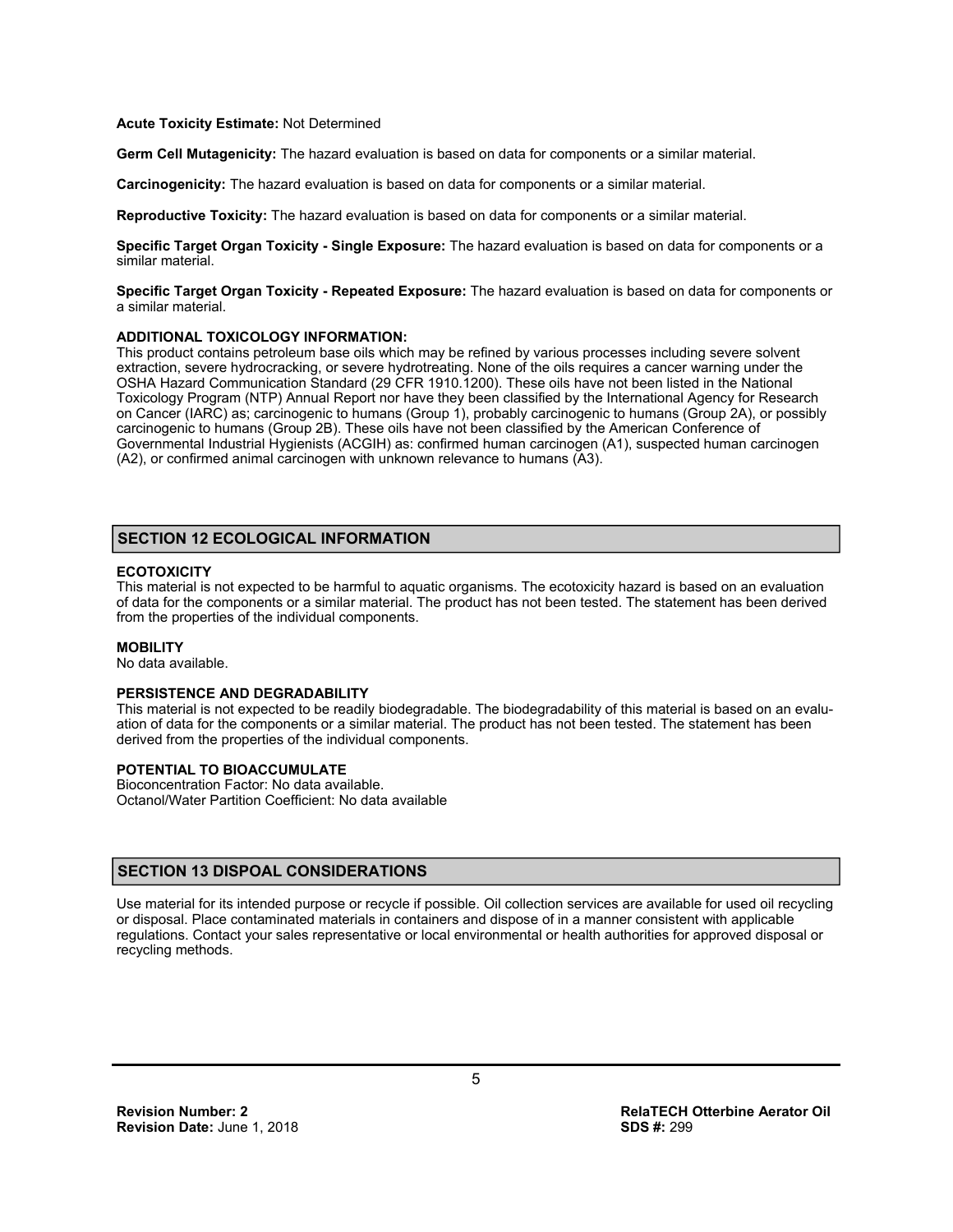#### **SECTION 14 TRANSPORT INFORMATION**

The description shown may not apply to all shipping situations. Consult 49CFR, or appropriate Dangerous Goods Regulations, for additional description requirements (e.g., technical name) and mode-specific or quantityspecific shipping requirements.

**DOT Shipping Description:** PETROLEUM LUBRICATING OIL, NOT REGULATED AS A HAZARDOUS MATERIAL FOR TRANSPORTATION UNDER 49 CFR

**IMO/IMDG Shipping Description:** PETROLEUM LUBRICATING OIL; NOT REGULATED AS DANGEROUS GOODS FOR TRANSPORT UNDER THE IMDG CODE

**ICAO/IATA Shipping Description:** PETROLEUM LUBRICATING OIL; NOT REGULATED AS DANGEROUS GOODS FOR TRANSPORT UNDER ICAO TI OR IATA DGR

**Transport in bulk according to Annex II of MARPOL 73/78 and the IBC code:** Not applicable

#### **SECTION 15 REGULATORY INFORMATION**

| <b>EPCRA 311/312 CATEGORIES:</b>  | 1. Immediate (Acute) Health Effects:<br>2. Delayed (Chronic) Health Effects:<br>3. Fire Hazard:<br>4. Sudden Release of Pressure Hazard:<br>5. Reactivity Hazard: | NO.<br>N <sub>O</sub><br><b>NO</b><br><b>NO</b><br>NO. |
|-----------------------------------|-------------------------------------------------------------------------------------------------------------------------------------------------------------------|--------------------------------------------------------|
| <b>REGULATORY LISTS SEARCHED:</b> |                                                                                                                                                                   |                                                        |
| 01-1=IARC Group 1                 | 03=EPCRA 313                                                                                                                                                      |                                                        |
| 01-2A=IARC Group 2A               | 04=CA Proposition 65                                                                                                                                              |                                                        |
| 01-2B=IARC Group 2B               | 05=MA RTK                                                                                                                                                         |                                                        |
| 02=NTP Carcinogen                 | 06=NJ RTK                                                                                                                                                         |                                                        |
|                                   | 07=PA RTK                                                                                                                                                         |                                                        |

No components of this material are found on the regulatory lists above.

#### **CHEMICAL INVENTORIES:**

All components comply with the following chemical inventory requirements: AICS (Australia), DSL (Canada), EINECS (European Union), IECSC (China), KECI (Korea), PICCS (Philippines), TSCA (United States).

One or more components does not comply with the following chemical inventory requirements: ENCS (Japan).

#### **NEW JERSEY RTK CLASSIFICATION:**

Under the New Jersey Right-to-Know Act L. 1983 Chapter 315 N.J.S.A. 34:5A-1 et. seq., the product is to be identified as follows: PETROLEUM OIL (Lubricating oil)

| <b>SECTION 16 OTHER INFORMATION</b> |             |                 |               |  |
|-------------------------------------|-------------|-----------------|---------------|--|
| <b>NFPA RATINGS:</b>                | Health: $0$ | Flammability: 1 | Reactivity: 0 |  |
| <b>HMIS RATINGS:</b>                | Health: 1   | Flammability: 1 | Reactivity: 0 |  |